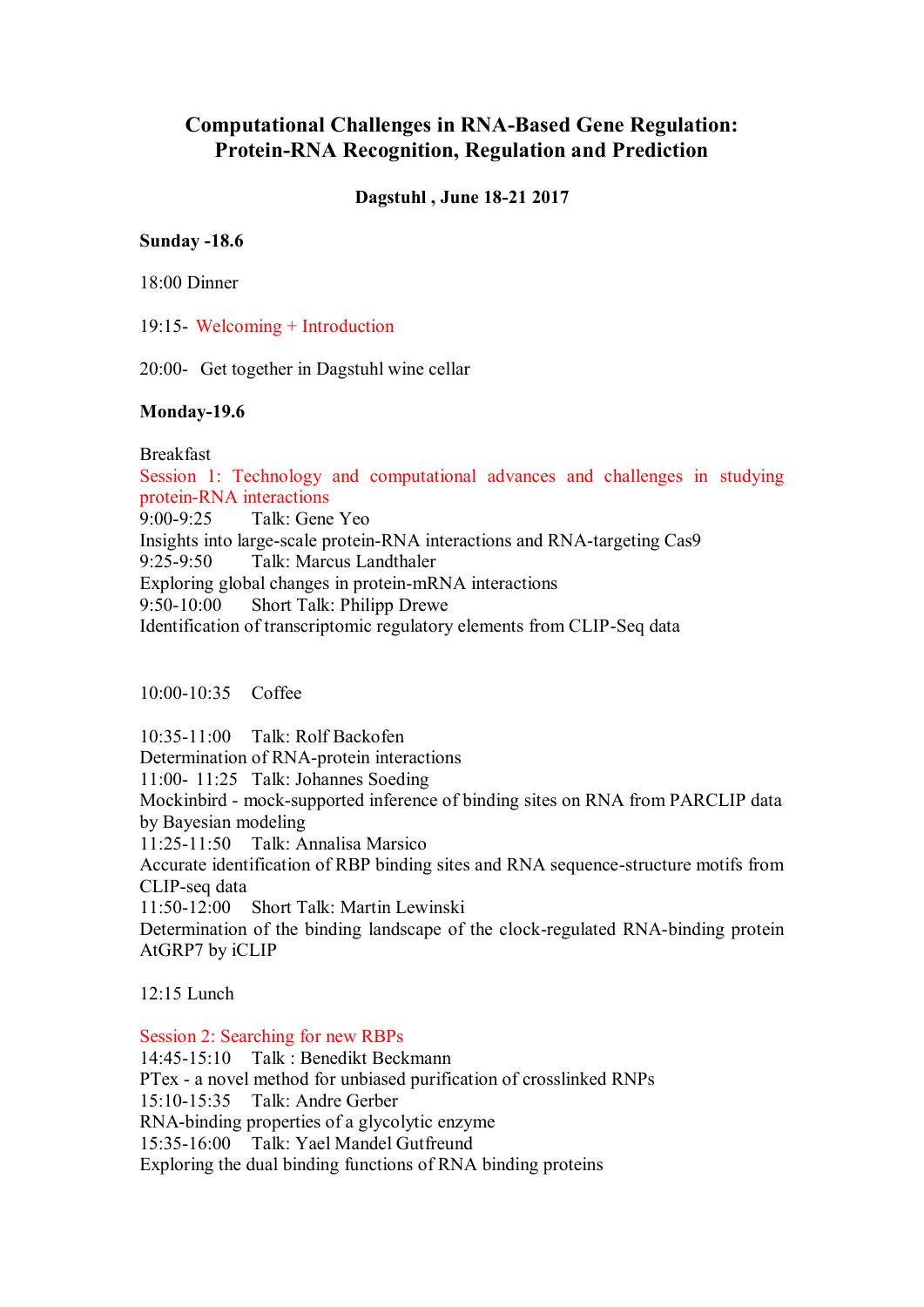# 16:00-16:30 Coffee

Session 3: Integrative analysis of protein-RNA data 16:30-16:55 Talk: Uwe Ohler An integrated map of RNA-binding protein mediated gene regulation based on dozens of PAR-CLIP experiments 16:55-17:20 Talk: Tomaz Curk Matrix factorization-based integrative analysis of multiple protein-RNA data sets 17:20-18:00 Discussion Challenges in genome wide studies of protein-RNA recognition

18:00 Dinner

Session 3: Exploring the world of non-coding RNAs 19:30-19:55 Talk: Gabriele Varani Evolution of structure and structural effect of SNPs in non-coding RNAs 19:55-20:20 Talk: Peter Stadler ANRIL and STAIR18 - two long non-coding RNAs with atypical features

21:00- Get together in Dagstuhl wine cellar

# **Tuesday-20.6**

Breakfast

Session 4: Inferring RNA binding specificity

9:00-9:25 Talk: Teresa Przytycka AptaTRACE Elucidates RNA Sequence-Structure Motifs from Selection Trends in HT-SELEX Experiments 9:25-9:50 Talk: Quaid Morris Inferring RNA motifs from millions of binding sites using billions of features 9:50-10:00 Short Talk: Daniel Maticzka CLIPing STAR proteins: target specificity via compartmentalisation

10:00-10:35 Coffee

10:35-11:00 Talk: Frederic Allain RNA recognition by proteins (FUS and PTB) containing multiple RNA binding domains 11:00-11:25 Talk: Michael Sattler Decoding RNA recognition in gene regulation using integrated structural biology 11:25-11:50 Talk: Janusz Bujnicki

Flexible docking and modeling of RNA-protein complex structures

12:15 Lunch

**Afternoon free until 16:30**